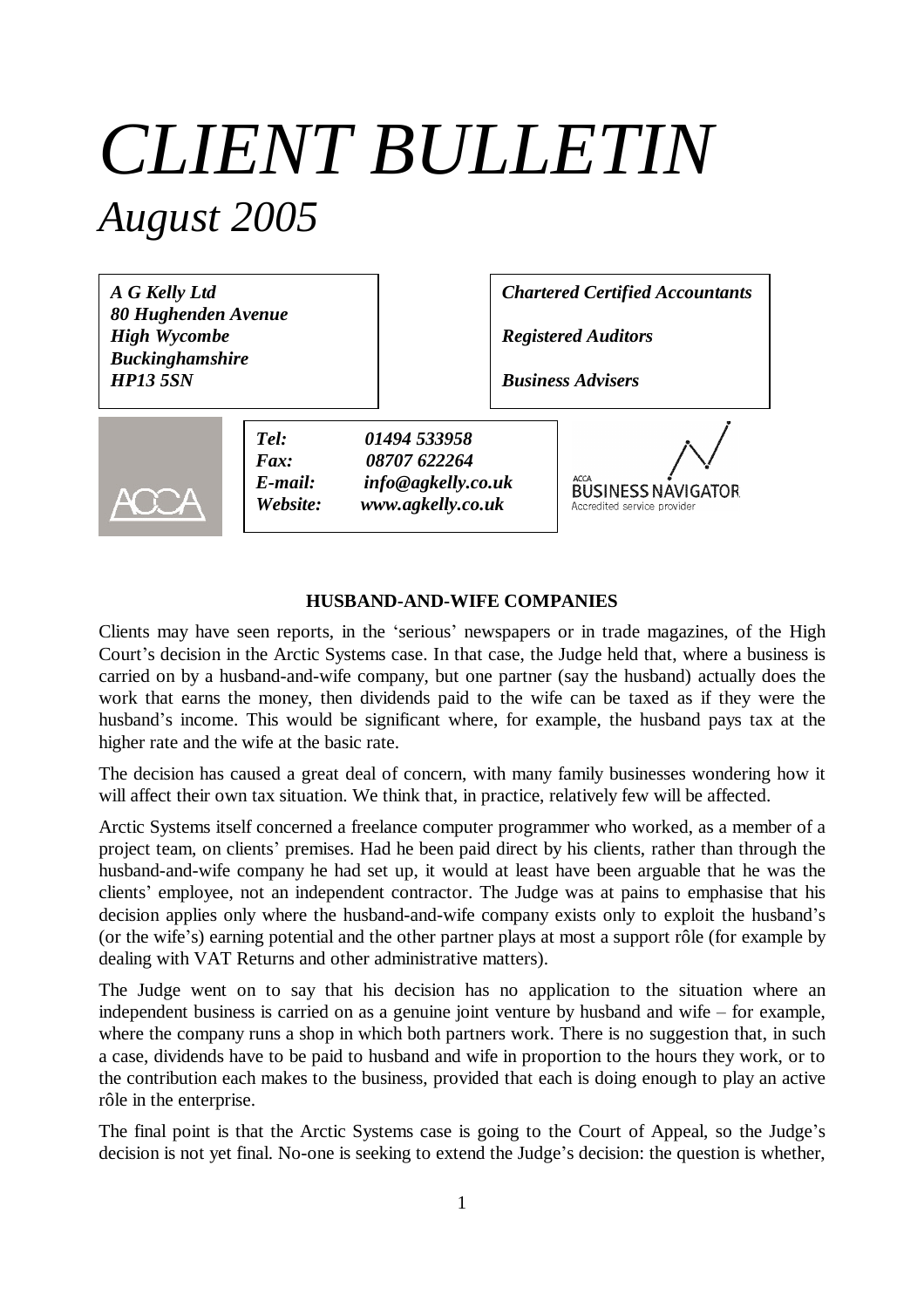and to what extent, it should be cut down to limit its effect on cases where the facts are similar to Arctic Systems itself. It is expected that the Court of Appeal's decision will be announced towards the end of this year and that HM Revenue & Customs will then discuss its practical effect with the Accountancy Institutes and other professional bodies and publish revised guidance.

#### **MORE THAN ONE HOUSE?**

Buy-to-lets are a popular investment and some people are, for example, retaining their old house or flat as a buy-to-let when they move to a new home. In many cases, the transaction can be structured to obtain tax relief for the interest paid on some or all of the additional money borrowed. What is possible will depend on the exact circumstances, so we would always advise clients to discuss their options with us before finalising the financial arrangements. That said, it is often possible to rearrange existing mortgages to increase tax relief for the future, so it is also worth reviewing current arrangements.

#### **CHILD AND WORKING TAX CREDITS**

The Tax Credits system is still relatively new and, quite apart from the widely-publicised problems with overpayments and the general administration of the scheme, unexpected difficulties are still arising.

One that has recently been identified is the situation following a bereavement. For example, suppose a married couple are claiming Child Tax Credit. Unexpectedly, the husband dies. His widow has too much to worry about to concern herself with Tax Credits and, in any case, she assumes the family's entitlement will if anything increase because of the loss of her husband's earnings.

In fact, she is liable to a financial penalty if she does not notify the Tax Credit Office within three months of her husband's death. More importantly, the couple's claim expires on the husband's death and so any payments made subsequently are subject to clawback. The widow should make a new claim of her own and, as claims can only be backdated for a maximum of three months, she will lose money if she does not do so within that time limit.

It is to be hoped that, in the case of a bereavement, the Tax Credit Office would in practice take a reasonable approach and grant concessionary relief, but at the very least the stress of sorting it all out is likely to make a bad situation worse. So if you know anyone who may be affected, it might be kind to have a quiet word with them.

Similar rules apply where, instead of a bereavement, there is a separation, and here the Tax Credit Office is likely to be less helpful.

## **COMPENSATION FOR MIS-SOLD ENDOWMENTS**

A new point has arisen, which we must ask clients to watch when compiling the information for their annual Tax Return. Compensation for mis-sold endowment policies and other investments may include an element of interest – the most straightforward example is where an insurance company simply refunds the premiums paid, plus interest.

Such interest is taxable (except in the case of mis-sold pension plans, for which there is a statutory exemption) and so should be declared on the investor's Tax Return. So if you have received this kind of interest, we need to know about it. If you have received a compensation payment but are not sure whether it includes interest, we shall need to see the relevant documentation.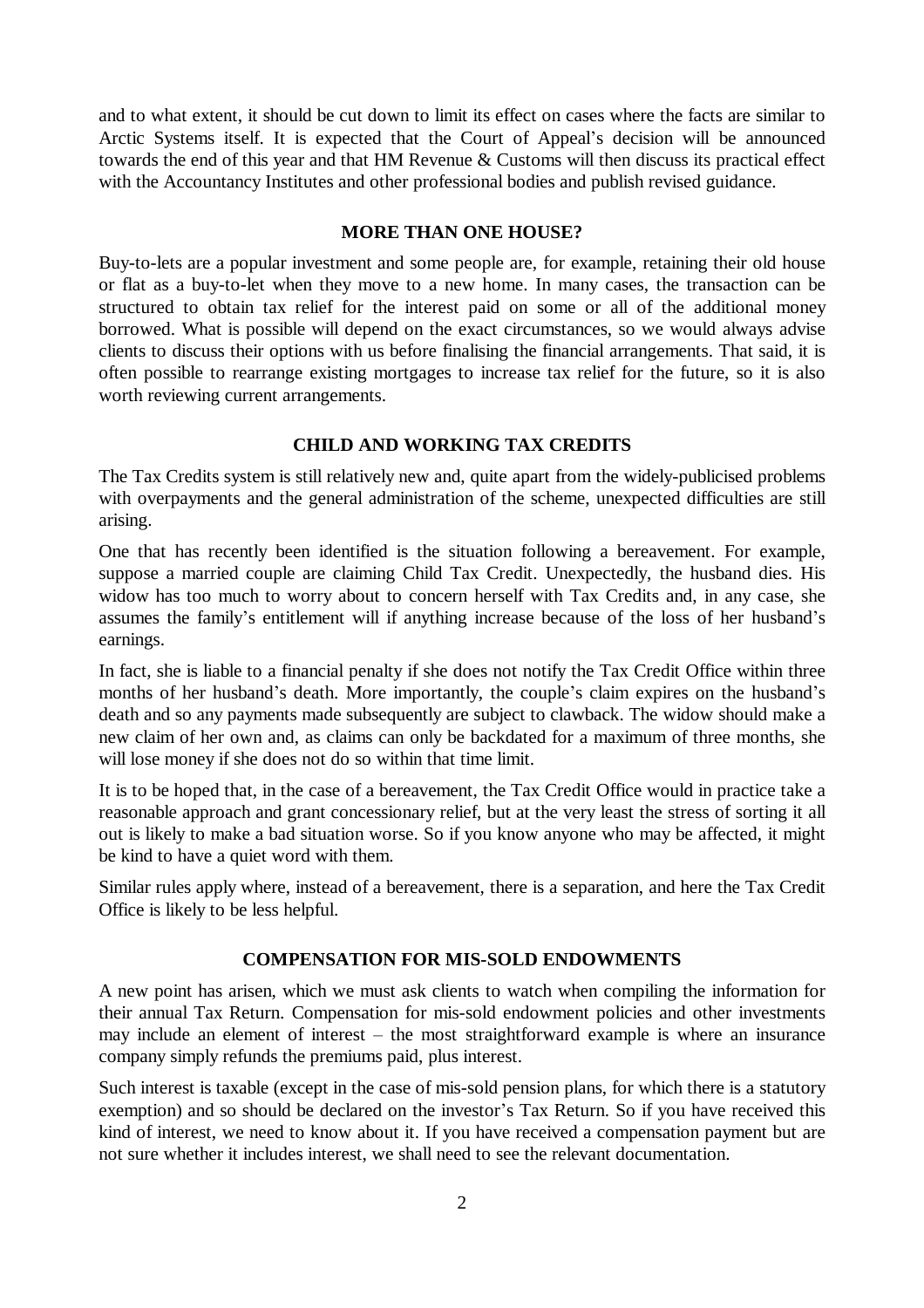## **NEW TAX RÉGIME FOR PENSION PLANS**

A completely new set of tax rules for pension plans, and for contributions to pension plans, comes into effect on 6 April 2006. Overall, the new régime will be simpler and will offer more choices for pension savers, but there are still some points to watch.

One widely-publicised change is that it will be possible for an individual to purchase a buy-to-let property within his or her personal pension scheme. This has been advertised as an opportunity to buy a house or flat at a 40% discount – on the basis that money paid into the pension scheme to fund the purchase will qualify for tax relief. Also, rental income and capital growth both qualify for tax exemption within the pension fund. The downside is, of course, that the money may only be withdrawn as retirement benefits in accordance with the usual rules for pension schemes.

There will also be an immediate practical difficulty in that, under the new tax rules, a pension scheme will not be able to borrow more than 50% of its nett value. Thus if the pension fund consists of a cash deposit of £100,000, the scheme could only borrow a further £50,000, making its maximum purchase a house or flat worth £150,000. Buying the same property by putting £15,000 into a new pension scheme and taking out a 90% mortgage will not be an option.

Again, in theory it will be possible to buy an overseas holiday home within a personal pension scheme – but here there will be even more problems. Firstly, a tax charge will arise if the family uses the property without paying a full market rent. More importantly, the taxes levied by the country in which the property is situated must be considered. As a general rule, it will be necessary to purchase the property within a company, because most European countries do not recognise a personal pension scheme as a legal entity, and that company will be subject to local taxes on its income and capital gains. Even if the pension plan holder still wished to proceed on that basis, it might be difficult to show that the purchase was a suitable investment for the pension fund, given the potential overseas tax liabilities.

## **Action before 'A'- Day**

The date the new tax régime for pension funds takes effect  $-6$  April 2006 – has been dubbed 'A'-Day. Although the new rules are generally more favourable to the pension saver, in some cases an advantage can be gained by taking action before 'A'- Day. In particular:

- Under the new régime it will not be possible, as it has been in previous years, to claim tax relief for a pension contribution in the year before it was paid (usually referred to as 'relating back'). Accordingly, anyone who wants to take the tax relief in 2005/06 – for example, because he has an exceptionally high income this year – needs to make the contribution by 5 April 2006.
- When a pension saver has accrued benefits under a Retirement Annuity Contract originally taken out before July 1988, it is possible that he will be able to take a greater proportion of his total pension fund as a tax-free lump sum if he begins to draw his pension before 'A'- Day. This is particularly likely if the RAC offers a relatively high Guaranteed Annuity Rate. It is not usually possible to begin drawing a pension under a RAC before age 60.
- At present, it is possible to base pension contributions on the highest earnings in the last five tax years – thus it is even possible to pay substantial pension contributions after retirement. But from 6 April 2006 post-retirement pension contributions will be limited to £3,600 a year.
- If contributions made after 5 April 2006 take an individual's total pension savings over